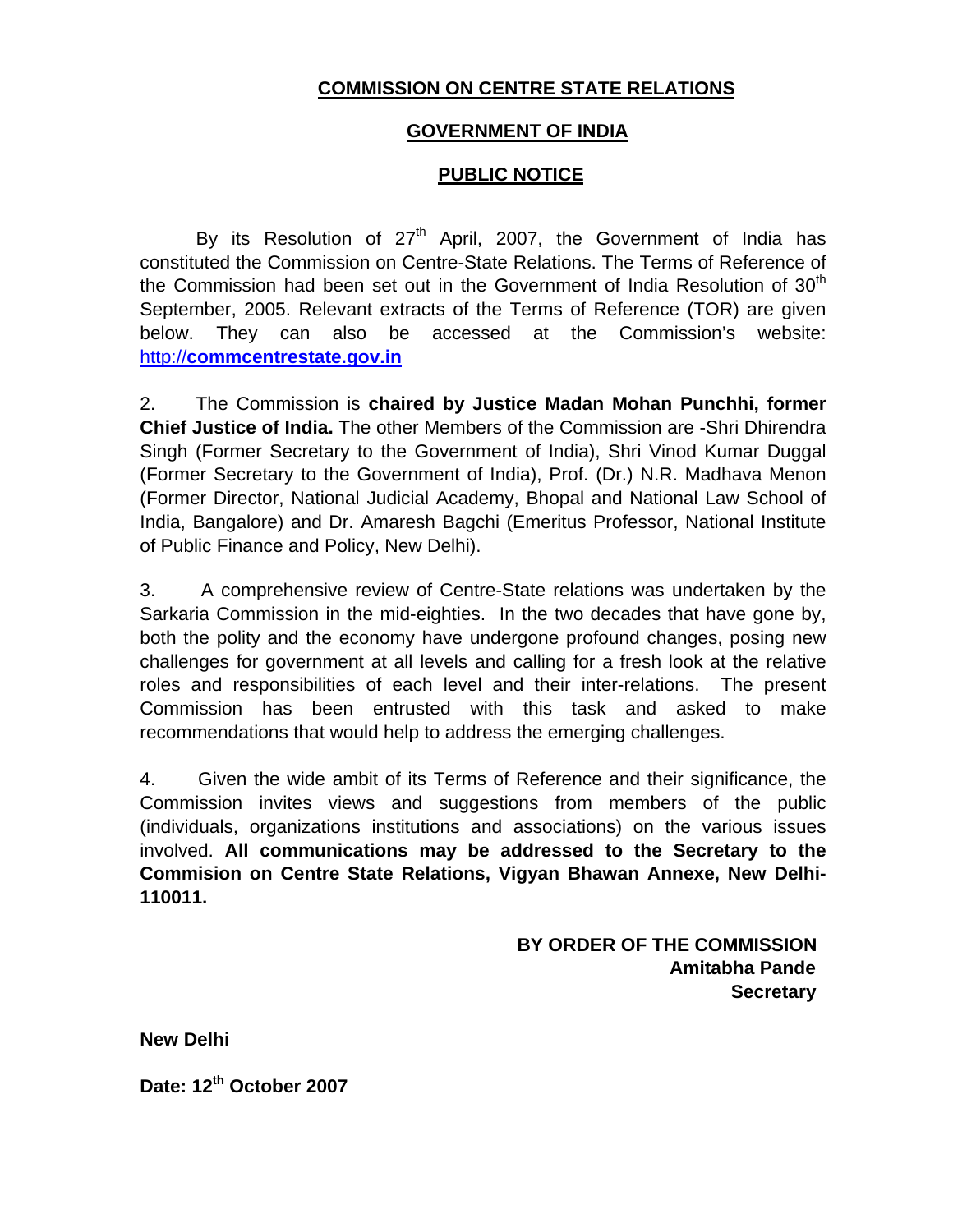## **THE GAZETTE OF INDIA EXTRAORDINARY PART I- SECTION 1**

#### **PUBLISHED BY AUTHORITY**

### **NEW DELHI, FRIDAY, 30th SEPTEMBER, 2005/ASVINA 8, 1927.**

### **MINISTRY OF HOME AFFAIRS**

## **NOTIFICATION No. IV/12013/9/2004-CSR (ABRIDGED)**

The terms of reference of the Commission will be as follows:

- (i) The Commission will examine and review the working of the existing arrangements between the Union and States as per the Constitution of India, the healthy precedents being followed, various pronouncements of the Courts in regard to powers, functions and responsibilities in all spheres including legislative relations, administrative relations, role of governors, emergency provisions, financial relations, economic and social planning, Panchayati Raj institutions, sharing of resources; including inter-state river water and recommend such changes or other measures as may be appropriate keeping in view the practical difficulties.
- (ii) In examining and reviewing the working of the existing arrangements between the Union and States and making recommendations as to the changes and measures needed, the Commission will keep in view the social and economic developments that have taken place over the years particularly over the last two decades and have due regard to the scheme and framework of the Constitution. Such recommendations would also need to address the growing challenges of ensuring good governance for promoting the welfare of the people whilst strengthening the unity and integrity of the country, and of availing emerging opportunities for sustained and rapid economic growth for alleviating poverty and illiteracy in the early decades of the new millennium.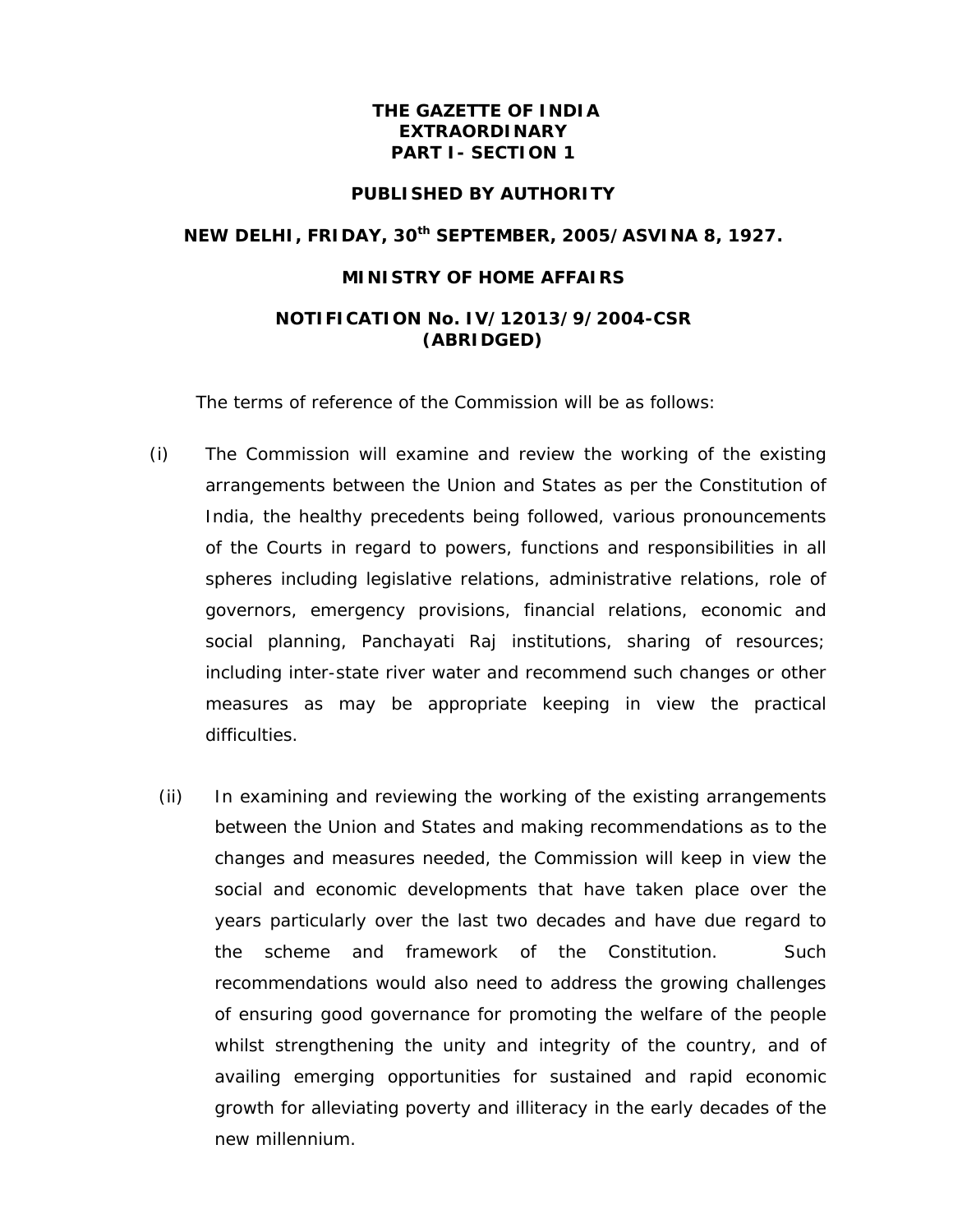(iii) While examining and making its recommendations on the above, the Commission shall have particular regard, but not limit its mandate to the following:-

(a) The role, responsibility and jurisdiction of the Centre vis-à-vis States during major and prolonged outbreaks of communal violence, caste violence or any other social conflict leading to prolonged and escalated violence.

(b) The role, responsibility and jurisdiction of the Centre vis-à-vis States in the planning and implementation of the mega projects like the inter-linking of rivers, that would normally take 15-20 years for completion and hinge vitally on the support of the States.

(c) The role, responsibility and jurisdiction of the Centre vis-à-vis States in promoting effective devolution of powers and autonomy to Panchayati Raj Institutions and Local Bodies including the Autonomous Bodies under the  $6<sup>th</sup>$  Schedule of the Constitution within a specified period of time.

(d) The role, responsibility and jurisdiction of the Center vis-à-vis States in promoting the concept and practice of independent planning and budgeting at the District level.

(e) The role, responsibility and jurisdiction of the Centre vis-à-vis States in linking Central assistance of various kinds with the performance of the States.

(f) The role, responsibility and jurisdiction of the Centre in adopting approaches and policies based on positive discrimination in favour of backward States.

(g) The impact of the recommendations made by the  $8<sup>th</sup>$  to  $12<sup>th</sup>$ Finance Commissions on the fiscal relations between the Centre and the States, especially the greater dependence of the States on devolution of funds from the Centre.